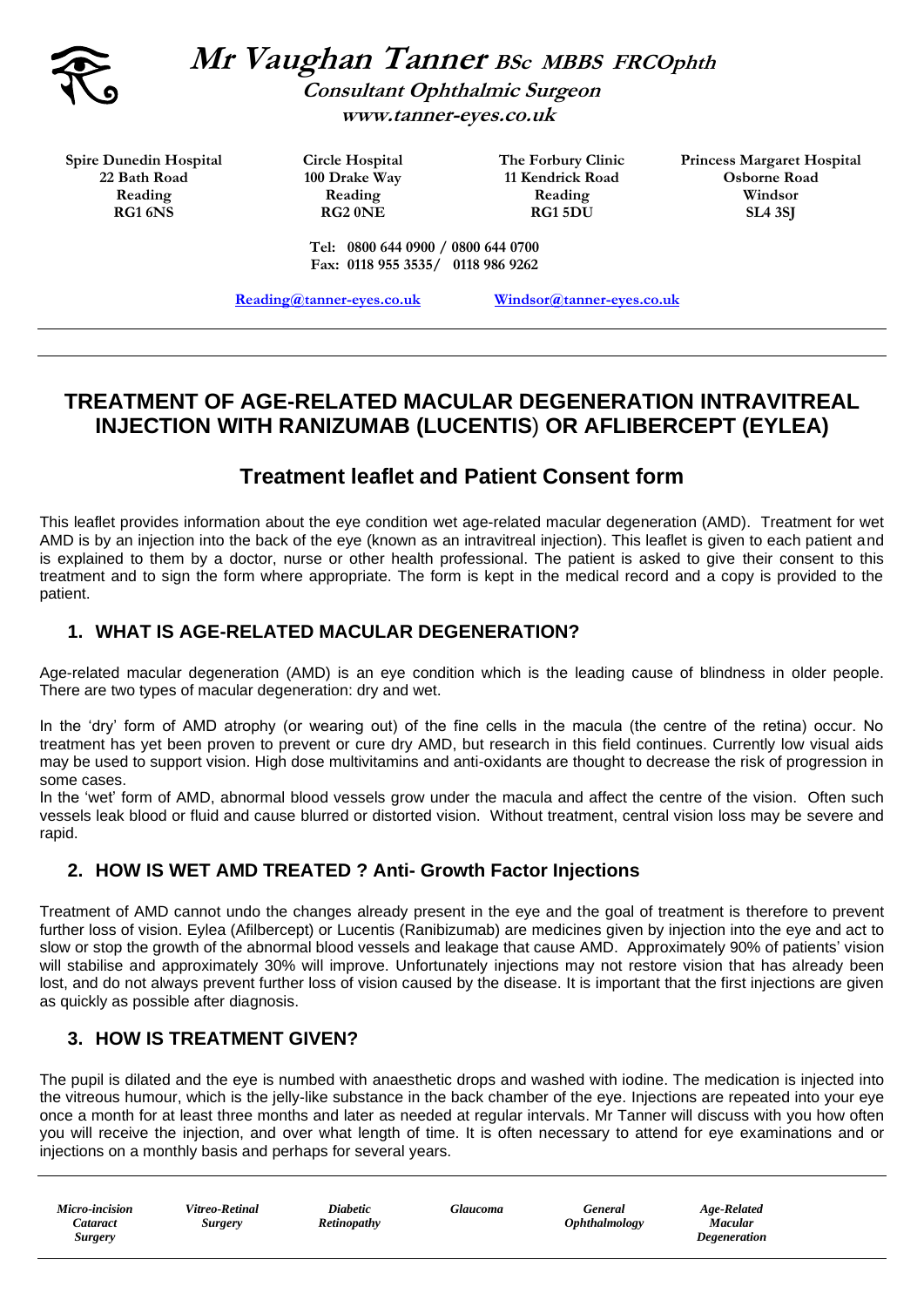## **4. WHAT OTHER TREATMENT OPTIONS ARE AVAILABLE?**

Other forms of treatment are available for some types of wet AMD. These include photodynamic therapy (PDT) using a 'cold laser' and with a drug called verteporfin (Visudyne®, Novartis Pharmaceuticals UK Ltd).

You do not have to receive treatment for your condition. However, if you delay starting treatment, your central vision may continue to get worse over a fairly short time period and to the point where treatment may no longer help. Although AMD hardly ever causes complete blindness, it can reduce the vision to the point where it is only possible to see outlines (known as peripheral vision) or movement but no fine detail because of loss of central vision.

### **5. WHAT ARE THE RISKS OF TREATMENT?**

#### **Complications of Lucentis in other body parts**

There is a theoretical increased risk of experiencing blood clots (such as may cause heart attack or stroke) after intravitreal administration of medicines that affect the growth of blood vessels, such as Eylea or Lucentis. However, a low incidence of these events was seen in the clinical trials. We would normally check blood pressure before treatment. Patients with a history of a stroke may be at greater risk for another stroke. If you have had a stroke, please discuss this with Mr Tanner.

#### **Risks of intravitreal eye injections**

Serious complications of the intravitreal injection procedure include retinal detachment, cataract formation and infection (endophthalmitis) within the eye. Any of these serious complications may lead to severe, permanent loss of vision. In the clinical trials these complications occurred at a rate of less than 0.1% of injections. Other serious events such as inflammation within the eye and increased pressure in the eye occurred at a rate of less than 2% in the clinical trials. More common side effects may include eye pain, conjunctival haemorrhage (bloodshot eye), vitreous floaters, irregularity or swelling of the cornea, inflammation of the eye, and visual disturbances such as small specks in the vision.

Some people develop high pressure in the eye immediately after injection with transient visual loss requiring eye massage or fluid drain procedure .

Unusual reaction to drugs used in surgery or for anaesthesia resulting in damage to the eye or severe allergic reaction in rest of body. Some people are sensitive to the iodine drops.

#### **Infection control**

If there are any signs of eye/eyelid infection present on the day of your planned injection, your treatment may need to be re-booked for another time to allow control of such infection. Please inform Mr Tanner or your nurse if you have a sticky or discharging eye.

#### **Coincidental risks**

Whenever a medication is used in a large number of patients, coincidental problems may occur that could have no relationship to the treatment. For example, patients with high blood pressure or smokers are already at increased risk for heart attacks and strokes. If one of these patients being treated with Lucentis/Eylea suffers a heart attack or stroke, it may be caused by the high blood pressure and or smoking and not necessarily due to eye treatment.

#### **The treatment might not be effective for you**

Your condition may not get better or may become worse despite these injections. Any or all of the complications described above may cause decreased vision and/or have a possibility of causing blindness. Additional procedures may be needed to treat these complications. During follow up visits or phone calls, you will be checked for possible side effects and the results will be discussed with you.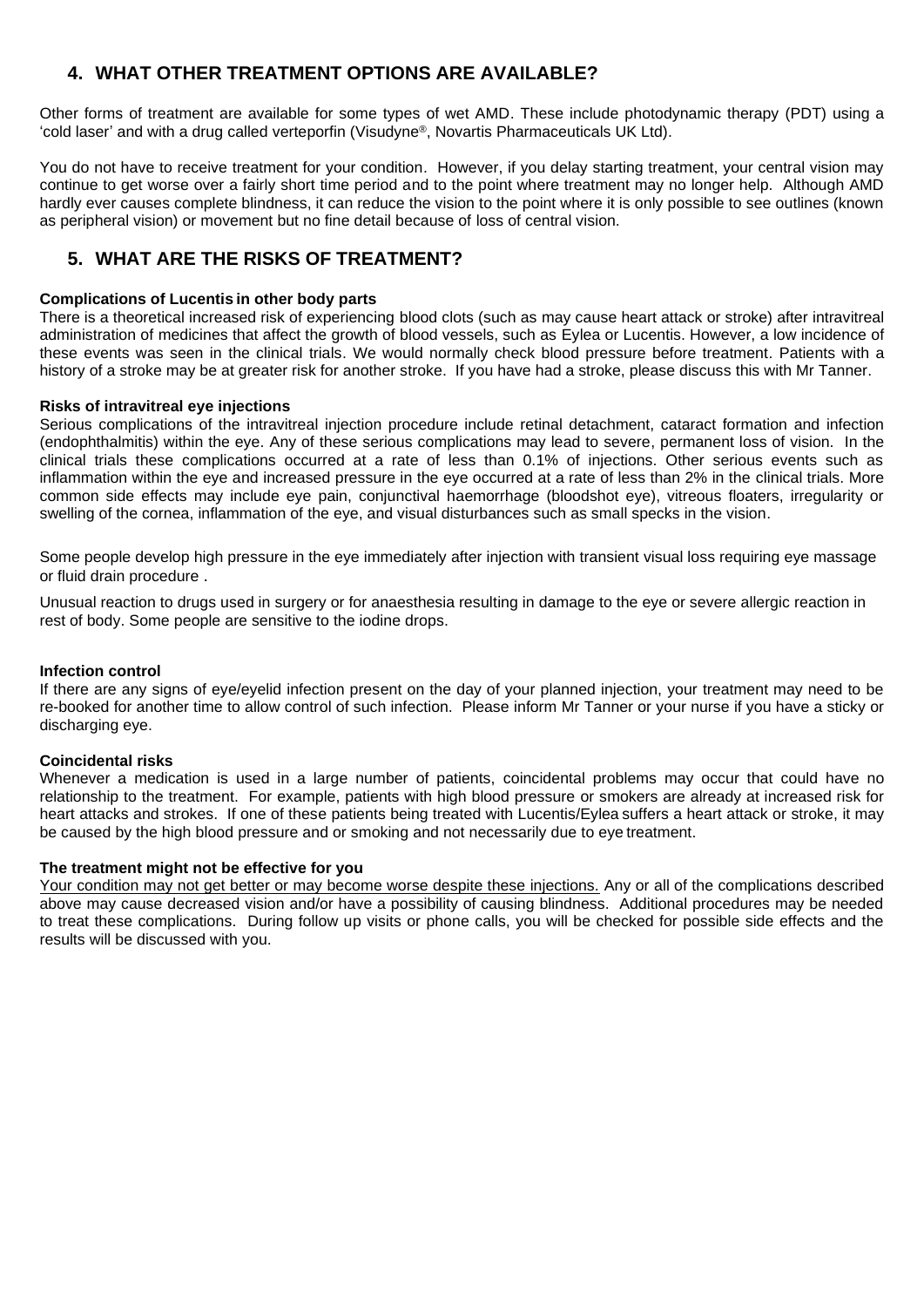## **6. AFTERCARE / PATIENT RESPONSIBILITIES**

You can resume normal activities once you have been discharged from hospital.

You must make urgent contact if any of the following signs of infection or other complications develop: pain, blurry or decreased vision, sensitivity to light, redness of the eye (compared to immediately after the injection), or discharge from the eye.

Please do not rub your eyes or swim for three days after each injection.

If you experience eye pain or loss of vision:

Please contact Mr Tanner's team on 0800 644 0700 or 0800 644 0900

Out of hours Main Hospital Switchboards are:

Princess Margaret Hospital, Windsor - 01753 743434

Spire Dunedin Hospital, Reading - 01189 587676

Circle Hospital, Reading - 0118 922 6888

Eye Casualty at Royal Berkshire Hospital, Reading - 0118 322 7162/3

Please read this form carefully. If you have any further questions, please ask - we are here to help you. You have the right to change your mind at any time, even after you have signed the form.

### **7. FURTHER INFORMATION**

**If you would like further information on AMD there are many sources of advice available.**

**Royal National Institute of Blind People.** (RNIB) Find out more at [www.rnib.org.uk](http://www.beamdaware.co.uk/exit.aspx?URL=http://www.rnib.org.uk) or phone the RNIB Helpline on 0303 123 9999.

**The Macular Disease Society**. Find out more at [www.maculardisease.org](http://www.beamdaware.co.uk/exit.aspx?URL=http://www.maculardisease.org) or phone the Macular Disease Society Helpline on 0845 241 2041.

**AMD Alliance International** provides information on early AMD detection, treatment, rehabilitation and support services, as as well as hew prevention suggestions. Find out more at [www.amdalliance.com](http://www.beamdaware.co.uk/exit.aspx?URL=http://www.amdalliance.com)

The **NHS Direct website** explains macular degeneration in detail and can be contacted 24 hours a day on 0845 4647 or www.nhsdirect.nhs.uk